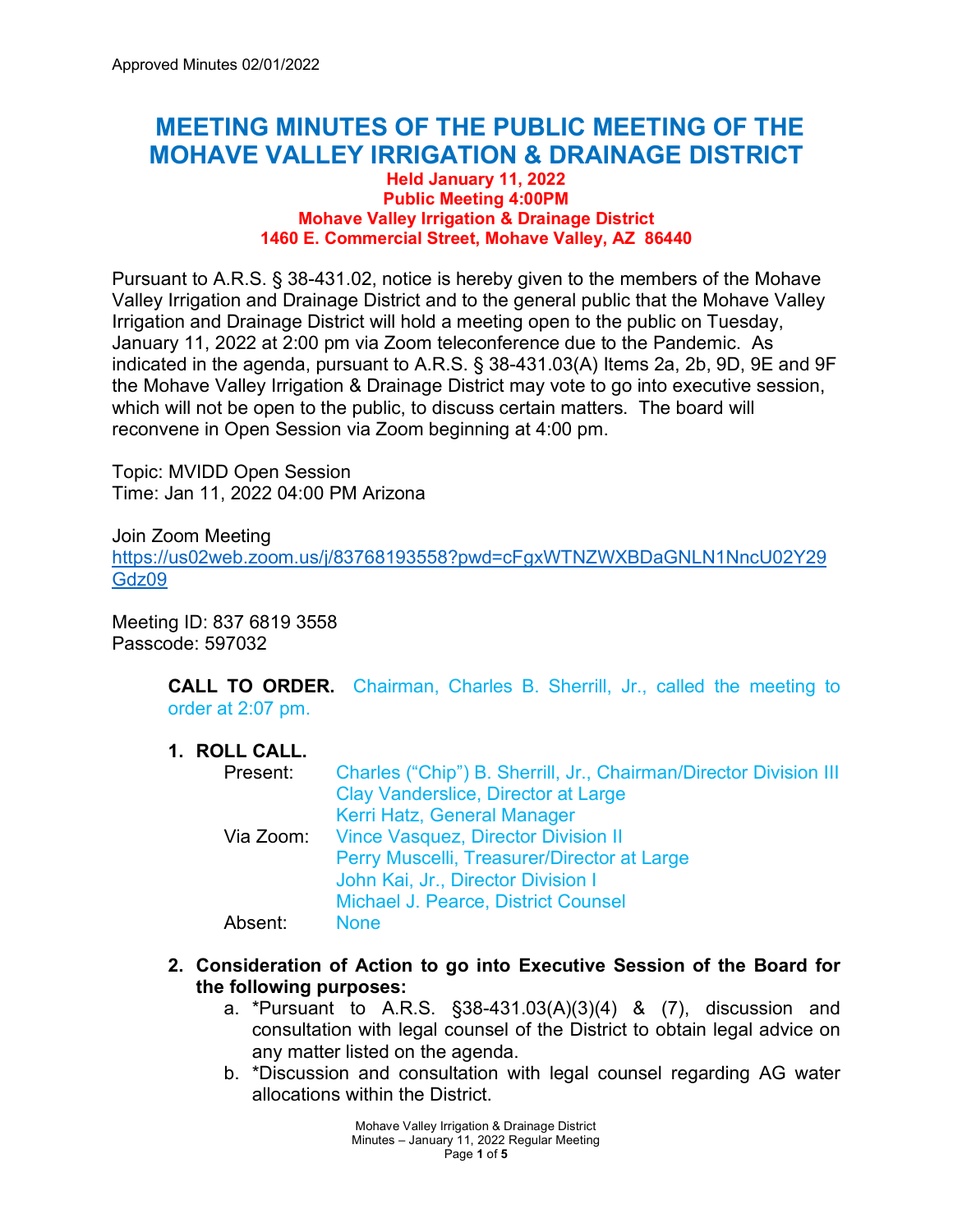*[The discussions and minutes of the executive session shall be kept confidential. The executive session of the Board is not open to the public.]*

Perry Muscelli made a motion to go into executive session, John Kai, Jr., seconded the motion. All in favor, motion passed. Executive session began at 2:08 pm. Kai – Y; Muscelli – Y; Vanderslice – Y; Vasquez – Y; Sherrill – Y.

Perry Muscelli made a motion to adjourn executive session, Vince Vasquez seconded the motion. All in favor, motion passed, and executive session adjourned at 3:35 pm. Kai – Y; Muscelli – Y; Vanderslice – Y; Vasquez – Y; Sherrill – Y.

- **3. RECONVENE IN OPEN SESSION.** Open session reconvened at 4:02 pm
- **4. PLEDGE OF ALLEGIANCE.** Perry Muscelli led the Pledge of Allegiance.
- **5. OATH OF OFFICE.** Chairman, "Chip" Sherrill, to swear in the newly elected members of the board pursuant to the November 09, 2021 election. John Kai, Jr., for Division I Director and Clay Vanderslice for Director at Large.
- **6. WAIVER MOTION.** Motion to waive the reading of full minutes and resolutions presented for approval or adoption. Clay Vanderslice made a motion to waive the reading of the full minutes and or resolutions presented for approval or adoption, John Kai, Jr., seconded the motion. All in favor, motion passed. Kai – Y; Muscelli – Y; Vanderslice – Y; Vasquez – Y; Sherrill  $- Y.$
- **7. AGENDA MODIFICATION.** Possible action to withdraw from or move any item on the agenda. No action taken.

### **8. REPORTS.**

Water: Staff summarized the District water use for the date ending November 30, 2021 and reported on the current Lake Powell and Lake Mead Elevations.

- a. Staff report on District water use.
- b. Bureau of Reclamation Lower Colorado Water Supply Report.

Finances: Staff reviewed the financial reports with the board of directors.

- c. Profit & Loss Budget vs. Actual year to date July 1, 2021, thru November 30, 2021.
- d. Profit & Loss Statement for November 2021.
- e. Balance Sheet as of November 30, 2021.

#### Other:

f. MVIDD Staff Report. – General information to update the board members.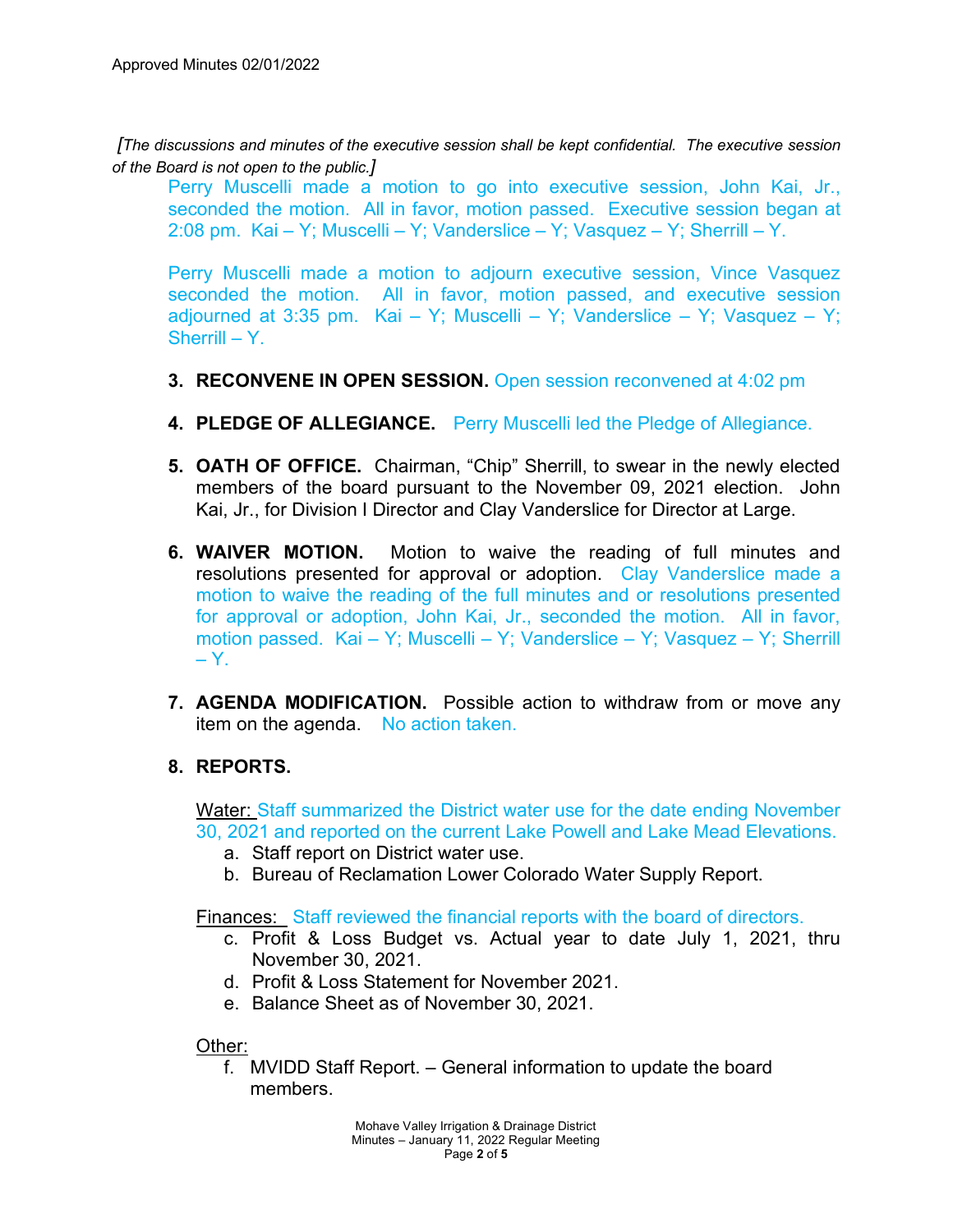Staff advised the board of directors that on December 27, 2021 the District received its approved 2022 Colorado River Water Diversion from Reclamation, however, that will change upon approval of the 2022 System Conservation Program.

Staff advised that the 2021 Crop Reporting forms will be mailed out this week to all the farm units and are due back by February 15, 2022.

Staff advised that the 2022 Annual Water User's bills will be mailed by January 31<sup>st</sup> and are payments are due by March 31, 2022.

Chairman, "Chip" Sherrill made an announcement that Mr. G. Wayne McKellips, passed away earlier this week. His father, Mr. Gordan Wayne McKellips was one of the founders of the District and both he and G. Wayne McKellips were instrumental in the development of the surrounding area. Our condolences go out to the McKellips family.

## **9. REGULAR AGENDA**

- **A. Approve the December 07, 2021, Regular Session Meeting Minutes.**  Discussion and possible action to approve the regular meeting minutes for last month. Perry Muscelli made a motion to approve the regular meeting minutes, Vince Vasquez seconded the motion. All in favor, motion passed. Kai – Y; Muscelli – Y; Vanderslice – Y; Vasquez – Y; Sherrill – Y.
- **B. Approve the December 07, 2021, Executive Session Meeting Minutes.** Discussion and possible action to approve the executive session meeting minutes for last month. Clay Vanderslice made a motion to approve the executive session minutes, Vince Vasquez seconded the motion. All in favor, motion passed. Kai – Y; Muscelli – Y; Vanderslice – Y; Vasquez – Y; Sherrill – Y.
- **C. Ratify payment of Expenses for December 2021.** Discussion and possible action to ratify the payment of expenses for last month. Staff reviewed the payment of expenses for November with the board members. Perry Muscelli made a motion to ratify the payment of expenses, Vince Vasquez seconded the motion. All in favor, motion passed. Kai – Y; Muscelli – Y; Vanderslice – Y; Vasquez – Y; Sherrill – Y.
- **D. \*Contract 2008-07, Herb Kai, Section 09.** Discussion and possible action regarding the farm conditions. Staff advised the board of directors of the letter and emails that were sent in October of 2021 advising Mr. Kai that the farm needed weed abatement, repairs and or cleaning of the ditches, and laser leveling of the fields. The District gave Mr. Kai until December 31, 2021 to bring his farm into compliance. At the January 03, 2022 inspection, nothing had been rectified. Mr. Pearce, District Counsel,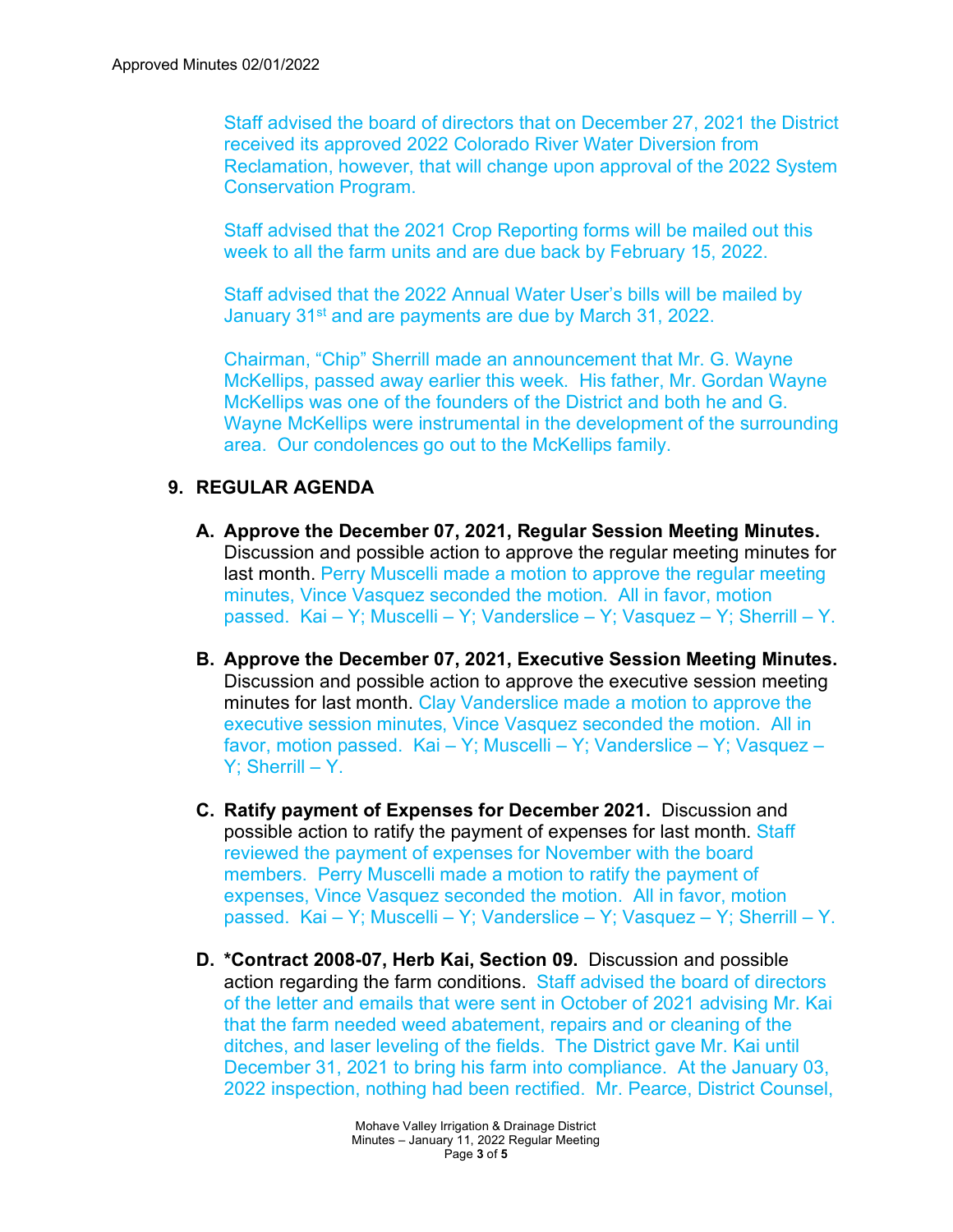advised the board of directors of their options. Perry Muscelli made a motion to serve proper notice to abate noxious weeds and to temporarily suspend all water delivery to the appurtenant land. Vince Vasquez seconded the motion, John Kai, Jr., abstained. All in favor, motion passed. Kai – A; Muscelli – Y; Vandeslice – Y; Vasquez – Y; Sherrill – Y.

- **E. \*Contract 2008-08, Herb Kai, Section 13.** Discussion and possible action regarding the farm conditions.Staff advised the board of directors that this is the same farm owner as the previous item, except that it is in section 13 and the noxious weeds are now affecting other farm units that border this farm. The noxious weeds are now filling these farmer's ditches and dropping weed seed into their newly planted fields. Perry Muscelli made a motion to serve proper notice to abate noxious weeds and to temporarily suspend all water delivery to the appurtenant land. Vince Vasquez seconded the motion, John Kai, Jr., abstained. All in favor, motion passed. Kai – A; Muscelli – Y; Vandeslice – Y; Vasquez – Y; Sherrill – Y.
- **F. \*System Conservation for 2022.** Discussion and possible action regarding system conservation. Mr. Pearce, District's legal counsel, updated the board of directors of the last communications with ADWR, CAWCD, and BOR regarding the 500+ Plan. Mr. Pearce is looking for direction from the board of directors as to the next steps for the updated Plan for the Creation of Colorado River Lower Basin System Conservation Water for 2022. The board of directors directed staff and Mr. Pearce to submit this updated plan to ADWR, CAWCD and BOR.
- **10. CALL TO THE PUBLIC.** *Those wishing to address the Board at the Call to the Public regarding matters not on the Board agenda can request to do so at this time. Due to the Pandemic, meetings are being held via Zoom. Action Taken as a result of public comments*  will be limited to responding to criticism, referral to staff, or placing a matter on a future *Agenda. Comments are restricted to items NOT on the Regular Agenda and must relate to matters within the jurisdiction of the Board.*

In attendance at the District office was: Anglo Rinaldi

Dewey Davide, one unknown gentleman, and Bob Boyd

Via Zoom: Sam Elters with Mohave County and one unknown guest named Angela. No members of the Public addressed the board of directors.

**11. ADJOURNMENT.** Perry Muscelli made a motion to adjourn, Clay Vanderslice seconded the motion. All in favor, meeting adjourned at 4:38pm. Kai – A; Muscelli – Y; Vandeslice – Y; Vasquez – Y; Sherrill – Y.

Agendas are available on our website [www.mvidd.net,](http://www.mvidd.net/) as well as posted outside the District office bulletin board outside the office door located at 1460 E. Commercial Street, Mohave Valley, AZ 86440. To subscribe to agenda notifications please visit our website.

Pursuant to the Americans with Disabilities Act (ADA), Mohave Valley Irrigation & Drainage District endeavors to ensure the accessibility of all its programs, facilities, and services to all